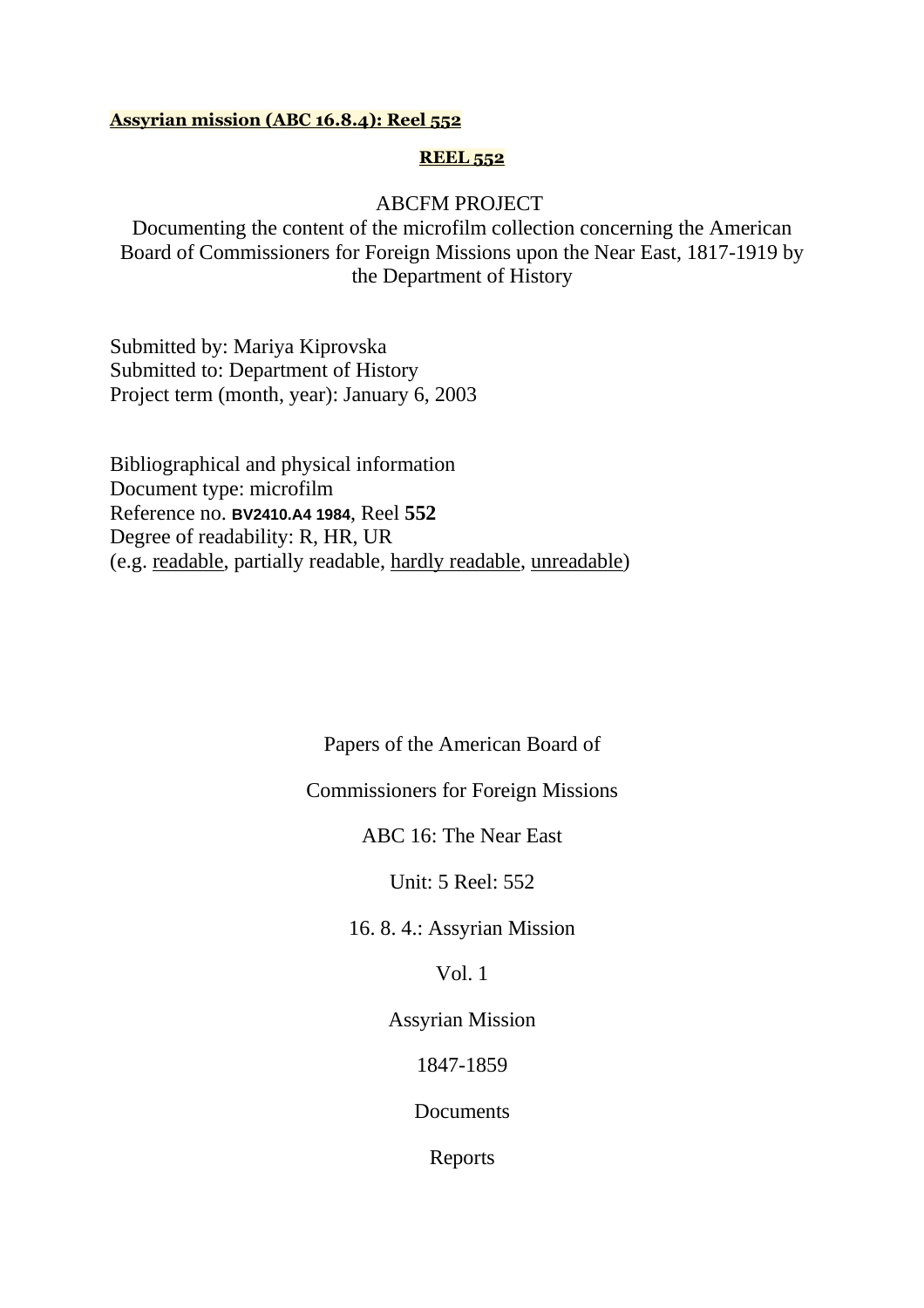# Letters

# **[003-0044] General and Miscellaneous Matters:**

- 1. Annual Tabular Views, 1851-1859 [003-0017] R
- 2. Annual Estimates for 1853-1860 for the Mission to Assyria [0018-0024] R
- 3. General letter of the Mission, 25 April 1856 [0025-0028] –R
- 4. Dr. Haskell makes a short visit to America [0029-0031] R
- 5. Reports of the Mission, July 17, 1857 [0032-0039] R
- 6. Correspondence with the Jerusalem Committee of Missionary Society, 1857  $[0040-0044] - R$

# **[0045-0089] Station Reports:**

- 1. Mosul, 1851-1855:
- Church of Mosul Constitution Discipline [0045-0049] R
- Annual Reports from the Station at Mosul, 1852, 1853, 1854, 1855 [0049-0063]
- 2. Diarbekir, 1852-1859 [0063-0084] HR
- 3. Mardin, 1859 [0085] HR
- 4. Bitlis, December 31, 1859 [0086-0089] UR

# **[0090-0109] Joint Letters or Letters from two or more Missionaries:**

- From Williams, Marsh and Lobdell to R. Anderson, May 1853 [0091-002] R
- Lobdell and Dunmore for the Mission, 15 March, 1854 [0092-0093] R
- Marsh and Dunmore for the Mission, General Letter, April 7, 1854 [0094-0096]
- $R$

- Marsh, Dunmore and Walker, April 14, 1854 [0097] – R

- Marsh and Walker, for the mission – violence of the nations, April 14, 1854  $[0098-0099] - R$ 

- Williams, Lobdell, a mutual explanation, June 6, 1854 [0099] R
- Williams and Walker, for the mission, general letter, 21 March 1855 [0101-